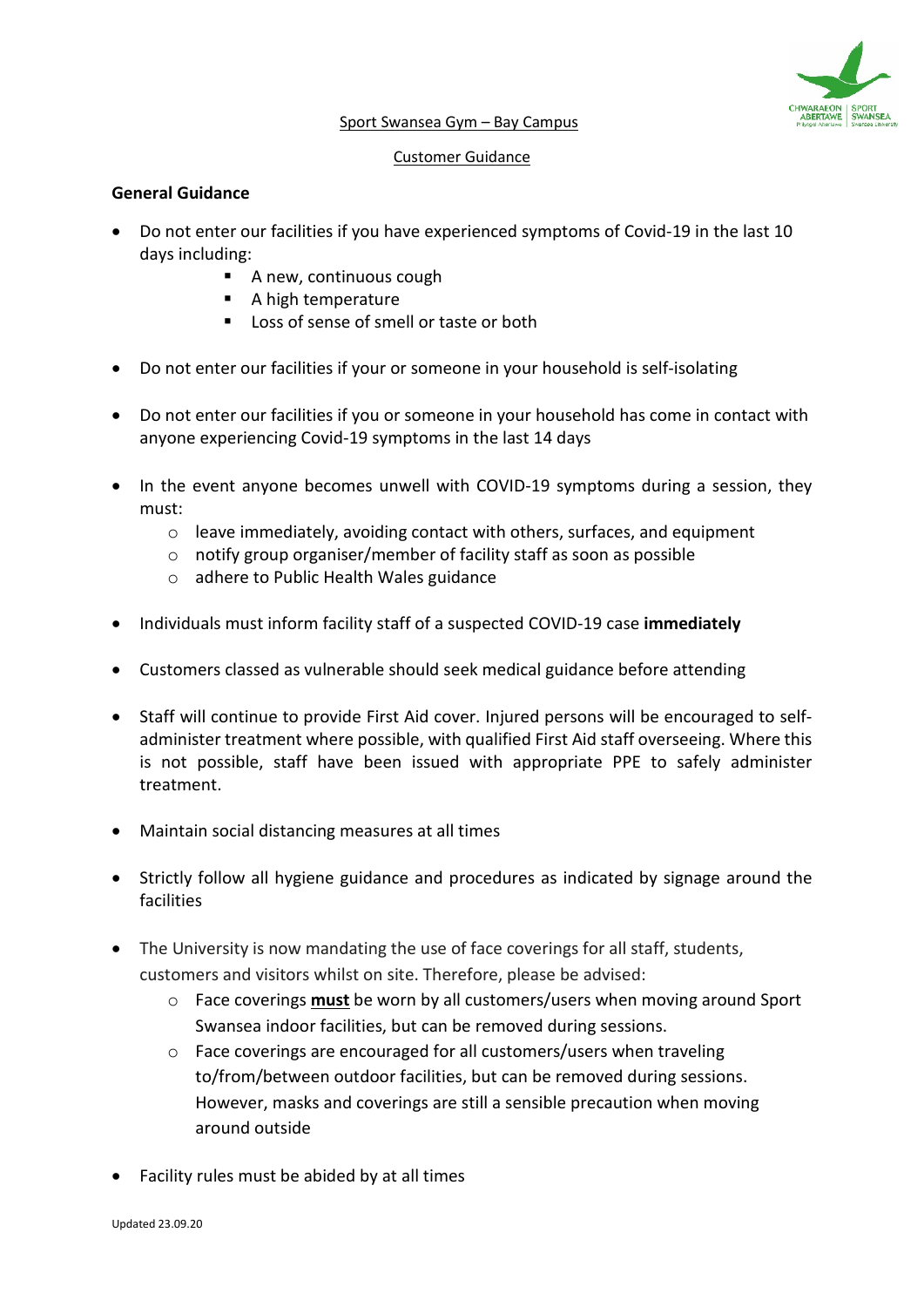

- All building access will be via the main entrance door, we request that all customers adhere to social distancing measures
- All sessions **must be pre-booked** via our online booking system or over the phone 01792 543577
- We will **only be accepting cashless** payments. Payments can be made either online or at the main reception point
- There will be a queueing system in place at reception to manage users waiting to pay or any queries. Customers will not be permitted access to reception until they are called
- We will have hand sanitising stations around the facilities, please use them as required
- Water refill machines are now in use, **bottles will be available from reception not the directly from the machine**. Bottle purchases will **must** be done via cashless payment
- Changing rooms and lockers will be **closed**, the only toilet will be via the disabled toilet which is accessible through exiting and re-entering the facility via the one way system identified
- The lift will be accessible when required, only one person in the lift per time unless the second person is of the same household or where assistance is required
- We will be reviewing our opening hours weekly, we will update this document and website as soon as possible following changes
- Our staff will clean all equipment between sessions
- Please adhere to one way system where applicable. There will be signs across the site identifying one way system
- The facilities will only be open Monday Friday until further notice

# **The Gym**

- Only members who have booked will be allowed in the facilities.
- Members must book **a lower body, upper body or cardio sessions**. Current training slots are the following times between Monday Friday:
	- o *6:30 - 7:45*
	- o *8:15 – 9:30*
	- o *10:00 – 11:15*
	- o *12:30 – 13:45*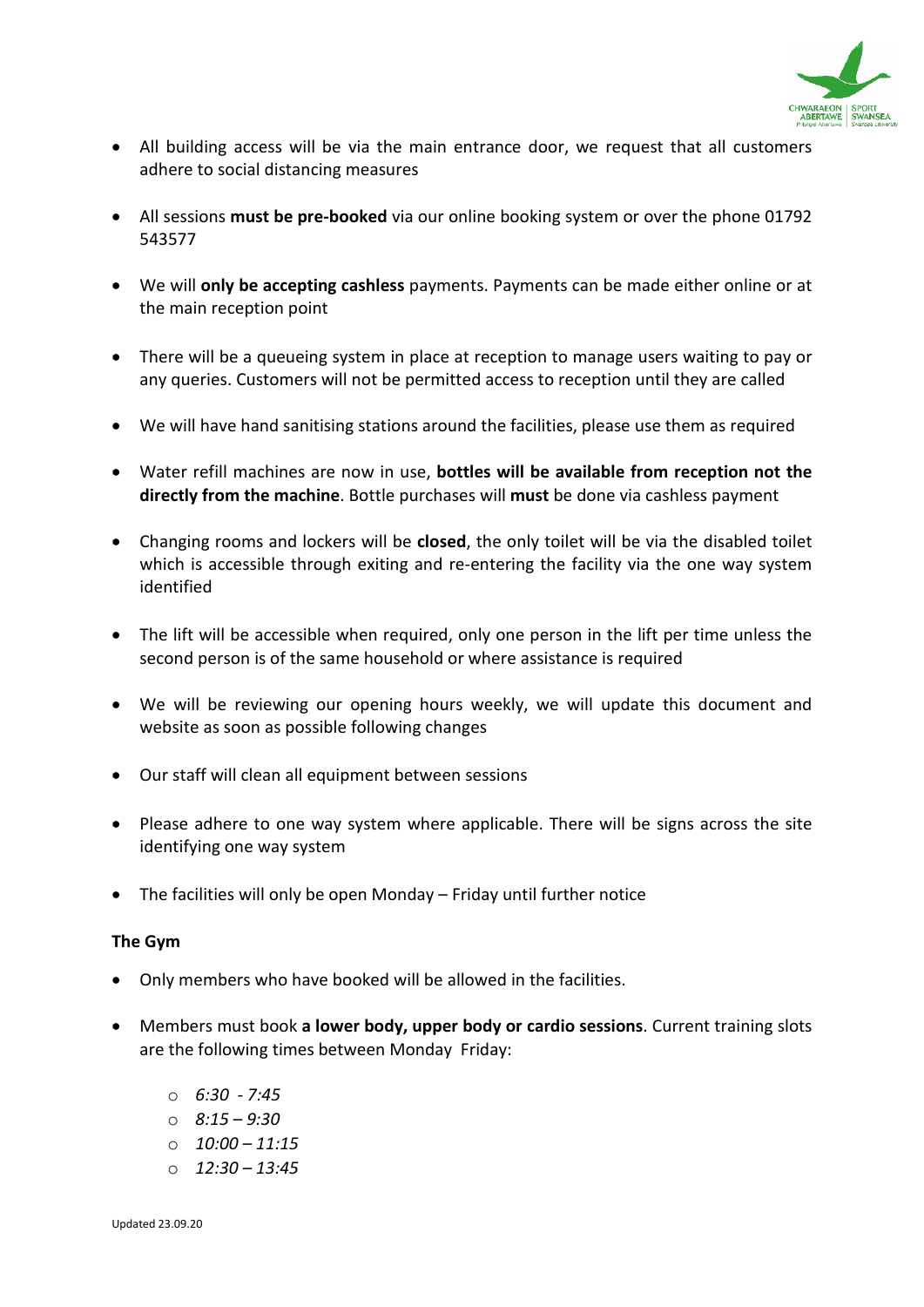

- o *14:30 – 15:45*
- o *16:15 – 17:30*
- o *18:45 – 20:00*
- o *20:30 – 21:45*
- Current capacity is:
	- o *15 in the Cardio Area*
	- o *6 using the Upper body Weights*
	- o *6 using Lower Body Weights*
- Be aware the three workout areas are all in distinct rooms so please plan your sessions accordingly
- All sessions will be limited to 75min in duration and there will be no back to back booking options.
- Due to limited stations and time, if others are waiting for equipment, gym users are requested to the time spend on each machine/area to 20 minutes before moving to a new area.
- Between all sessions, staff will clean all touchpoints including equipment
- Members must wipe down all equipment before and after use
- Adhere to all signage, certain machines have been closed due to social distancing
- A one way system will be operation in all gym spaces please following the following directions:
	- o Enter through the main entrance towards reception to register
	- o The **Lower Body Weights** area is located down the hall from reception
	- o **Cardio Area / Sports Hall** is located past reception, turn left ahead of the main gym area
	- $\circ$  Exit to both the above areas is through the fire exit located in the Sports Hall
	- o The **Upper Body Weights** area is located in a separate room, all members must visit reception first and exit via the one way system through the Sports Hall to access this, staff will direct you
- Equipment will be spaced out for social distancing, do not move equipment positions, some equipment is place out of order to ensure distancing is met.
- All members must wipe down equipment before and after use
- Members must follow the one way system as identified in the Sports Hall and throughout the facility